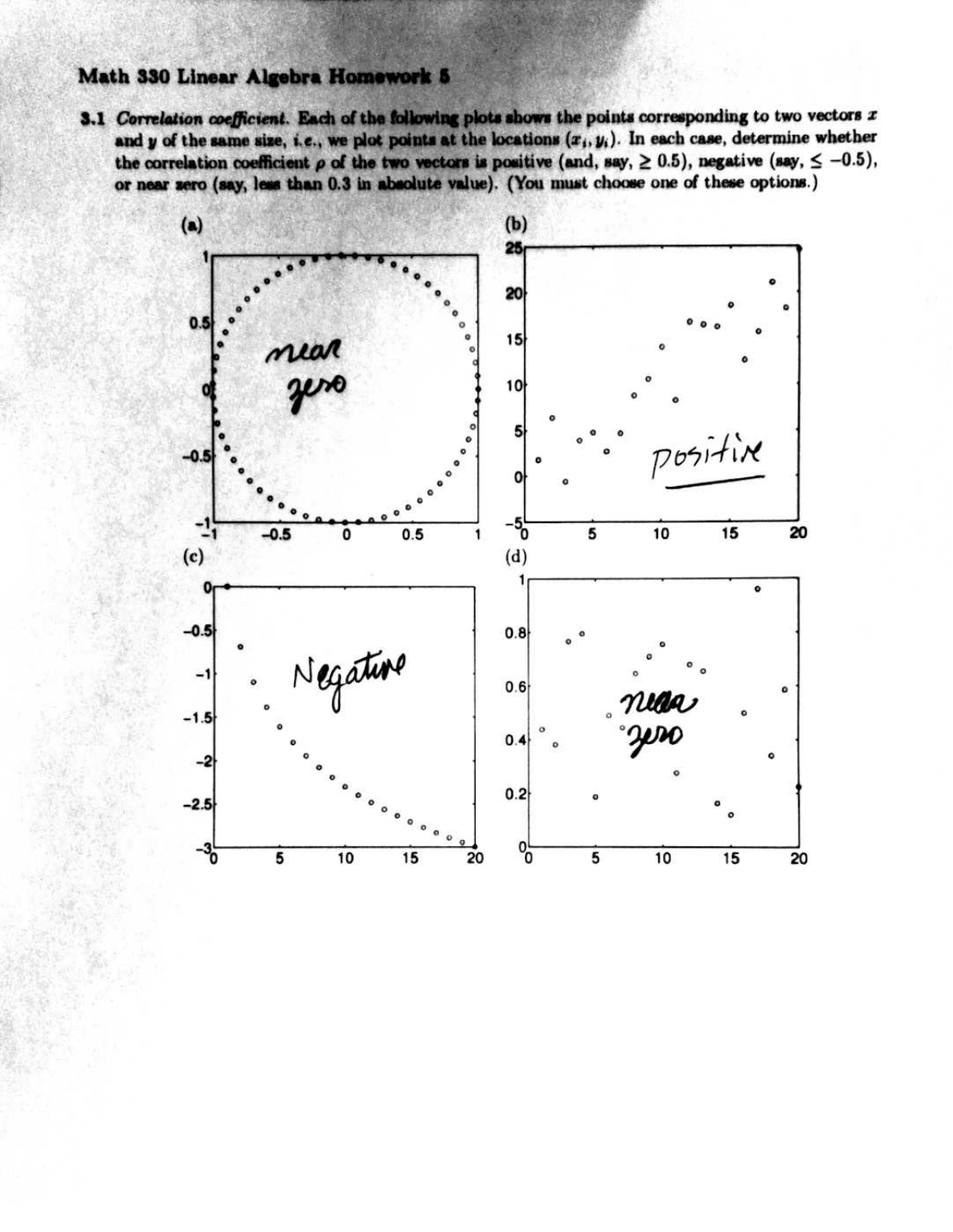3.2 Nearest neighbor and smallest angle. Using Julia, find the nearest neighbor of  $a = (1, 3, 4)$  among the vectors

$$
x_1=(4,3,5),\quad x_2=(0.4,10,50),\quad x_3=(1,4,10),\quad x_4=(30,40,50).
$$

Report the minimum distance of  $a$  to  $x_1, \ldots, x_4.$  Also find which of  $x_1, \ldots, x_4$  makes the smallest angle with  $\overline{a}$  and report that angle.

In  $[1]$ : a**=**[1,3,4]; x1**=**[4,3,5]; x2**=**[0.4,10,50]; x3**=**[1,4,10]; x4**=**[30,40,50];

## In  $[2]$ : **using** LinearAlgebra

Compute the distance from  $a$  to each of the points  $x_i$  as

In [3]: 
$$
norm(a-x1)
$$

0ut [3]: 3.1622776601683795

In 
$$
[4]
$$
: **norm(a-x2)**

0ut[4]: 46.53342884421908

In 
$$
[5]:
$$
 norm(a-x3)

0ut<sup>[5]</sup>: 6.082762530298219

In  $[6]$ :

norm(a**-**x4)

0ut[6]: 65.7723346096214

The smallest is the distance between  $a$  and  $x_1$ . Therefore,

 $\min\{\|a-x_i\| : i=1,\ldots,4\} = \|a-x_1\| \approx 3.1622776601683795.$ 

We now compute the angles  $\theta_i$  using the formula

$$
a^T x_i = \|a\| \|x_i\| \cos \theta_i
$$